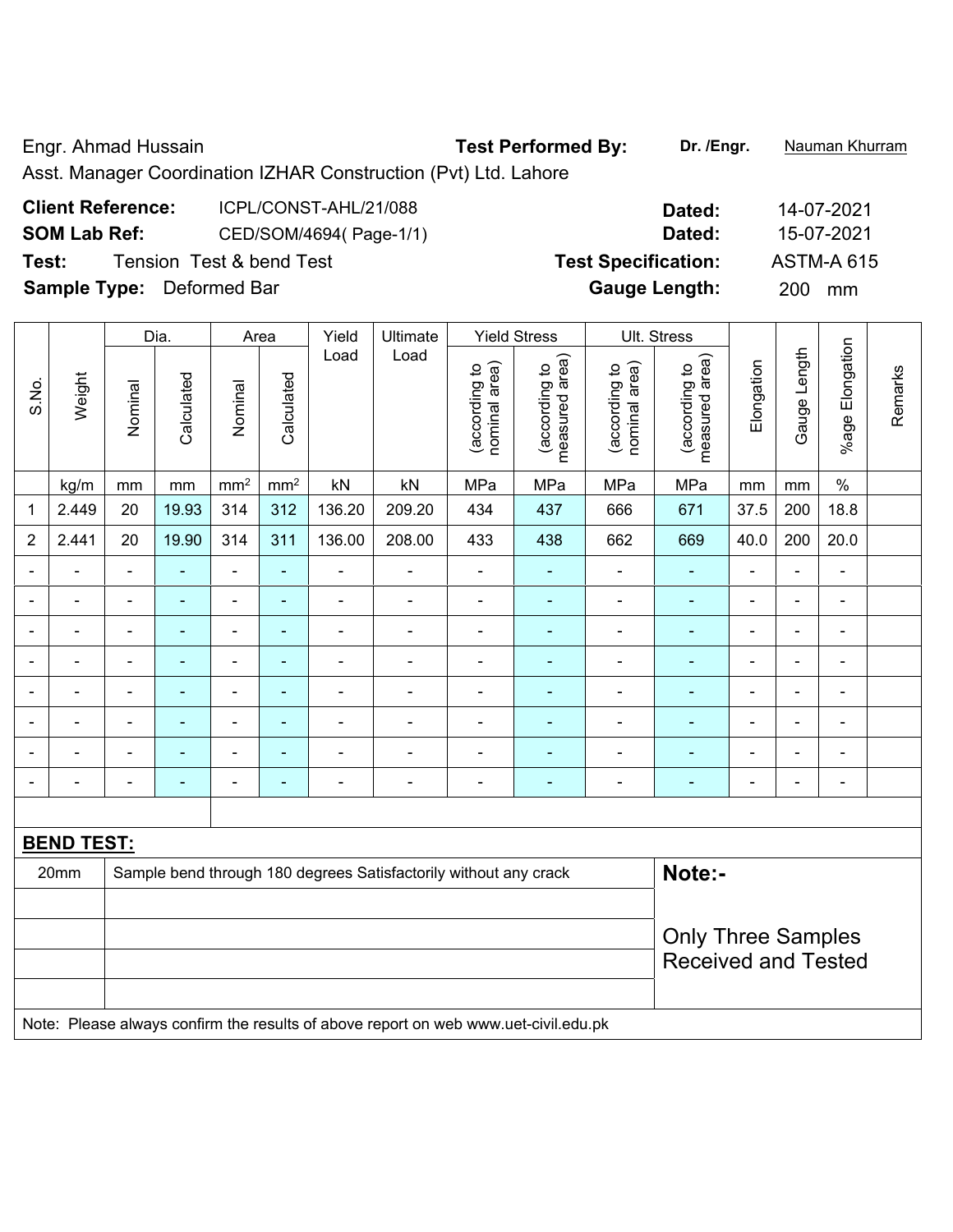Engr. Ahmad Hussain **Test Performed By:** Dr. /Engr. **Nauman Khurram** 

Asst. Manager Coordination IZHAR Construction (Pvt) Ltd. Lahore

| <b>Client Reference:</b>         | ICPL/CONST-AHL/21/087    | Dated:                     | 14-07-202        |
|----------------------------------|--------------------------|----------------------------|------------------|
| <b>SOM Lab Ref:</b>              | CED/SOM/4694(Page-2/3)   | Dated:                     | 15-07-202        |
| Test:                            | Tension Test & bend Test | <b>Test Specification:</b> | ASTM-A 61        |
| <b>Sample Type:</b> Deformed Bar |                          | <b>Gauge Length:</b>       | <b>200</b><br>mm |

|                              |                          |                | Dia.           |                 | Area                     | Yield          | Ultimate                                                                            |                                | <b>Yield Stress</b>             |                                | Ult. Stress                                             |                |                |                 |         |
|------------------------------|--------------------------|----------------|----------------|-----------------|--------------------------|----------------|-------------------------------------------------------------------------------------|--------------------------------|---------------------------------|--------------------------------|---------------------------------------------------------|----------------|----------------|-----------------|---------|
| S.No.                        | Weight                   | Nominal        | Calculated     | Nominal         | Calculated               | Load           | Load                                                                                | nominal area)<br>(according to | (according to<br>measured area) | (according to<br>nominal area) | (according to<br>measured area)                         | Elongation     | Gauge Length   | %age Elongation | Remarks |
|                              | kg/m                     | mm             | mm             | mm <sup>2</sup> | mm <sup>2</sup>          | kN             | kN                                                                                  | MPa                            | MPa                             | MPa                            | MPa                                                     | mm             | mm             | $\%$            |         |
| $\mathbf 1$                  | 1.603                    | 16             | 16.12          | 201             | 204                      | 89.20          | 127.50                                                                              | 444                            | 438                             | 634                            | 625                                                     | 37.5           | 200            | 18.8            |         |
| $\overline{2}$               | 1.603                    | 16             | 16.13          | 201             | 204                      | 89.00          | 128.20                                                                              | 443                            | 436                             | 638                            | 628                                                     | 37.5           | 200            | 18.8            |         |
| $\qquad \qquad \blacksquare$ | ÷                        | $\blacksquare$ | ä,             | $\overline{a}$  | $\blacksquare$           | $\blacksquare$ | $\blacksquare$                                                                      | $\blacksquare$                 | $\frac{1}{2}$                   | ÷                              | $\blacksquare$                                          | $\blacksquare$ | $\blacksquare$ | $\blacksquare$  |         |
| $\blacksquare$               | ä,                       | ä,             | $\blacksquare$ | $\blacksquare$  | $\overline{\phantom{a}}$ | $\blacksquare$ | $\blacksquare$                                                                      | $\blacksquare$                 | ÷,                              | ä,                             | $\blacksquare$                                          | $\blacksquare$ | ä,             | ä,              |         |
| $\blacksquare$               | ä,                       | ä,             | $\blacksquare$ | ÷,              | $\blacksquare$           | $\blacksquare$ | ÷,                                                                                  | $\blacksquare$                 | ÷,                              | $\blacksquare$                 | $\blacksquare$                                          | $\blacksquare$ | ä,             | $\blacksquare$  |         |
|                              |                          |                | $\blacksquare$ | $\blacksquare$  |                          | $\blacksquare$ | $\blacksquare$                                                                      | $\blacksquare$                 | $\blacksquare$                  |                                | $\blacksquare$                                          | $\blacksquare$ | L.             | $\blacksquare$  |         |
|                              |                          |                |                | $\blacksquare$  |                          |                | $\blacksquare$                                                                      | Ē,                             |                                 |                                | $\blacksquare$                                          | $\blacksquare$ | L.             | $\blacksquare$  |         |
| $\overline{\phantom{a}}$     | $\blacksquare$           | ä,             | ä,             | $\blacksquare$  | $\overline{\phantom{a}}$ | $\blacksquare$ | $\blacksquare$                                                                      | $\blacksquare$                 | $\blacksquare$                  | $\blacksquare$                 | $\blacksquare$                                          | $\blacksquare$ | $\blacksquare$ | $\blacksquare$  |         |
| $\blacksquare$               |                          | Ē,             | ä,             | $\blacksquare$  | $\overline{\phantom{a}}$ | $\blacksquare$ | $\blacksquare$                                                                      | $\blacksquare$                 |                                 | $\blacksquare$                 | $\blacksquare$                                          | $\blacksquare$ | ä,             | $\blacksquare$  |         |
| $\overline{\phantom{a}}$     | $\overline{\phantom{0}}$ | $\blacksquare$ | $\blacksquare$ | $\blacksquare$  | $\overline{\phantom{a}}$ | $\blacksquare$ | $\blacksquare$                                                                      | $\blacksquare$                 | $\blacksquare$                  | ÷                              | $\blacksquare$                                          | $\blacksquare$ | $\blacksquare$ | $\blacksquare$  |         |
|                              |                          |                |                |                 |                          |                |                                                                                     |                                |                                 |                                |                                                         |                |                |                 |         |
|                              | <b>BEND TEST:</b>        |                |                |                 |                          |                |                                                                                     |                                |                                 |                                |                                                         |                |                |                 |         |
|                              | 16mm                     |                |                |                 |                          |                | Sample bend through 180 degrees Satisfactorily without any crack                    |                                |                                 |                                | Note:-                                                  |                |                |                 |         |
|                              |                          |                |                |                 |                          |                |                                                                                     |                                |                                 |                                |                                                         |                |                |                 |         |
|                              |                          |                |                |                 |                          |                |                                                                                     |                                |                                 |                                | <b>Only Three Samples</b><br><b>Received and Tested</b> |                |                |                 |         |
|                              |                          |                |                |                 |                          |                | Note: Please always confirm the results of above report on web www.uet-civil.edu.pk |                                |                                 |                                |                                                         |                |                |                 |         |

**Client Reference:** ICPL/CONST-AHL/21/087 **Dated:** 14-07-2021 **S-07-2021 STM-A 615**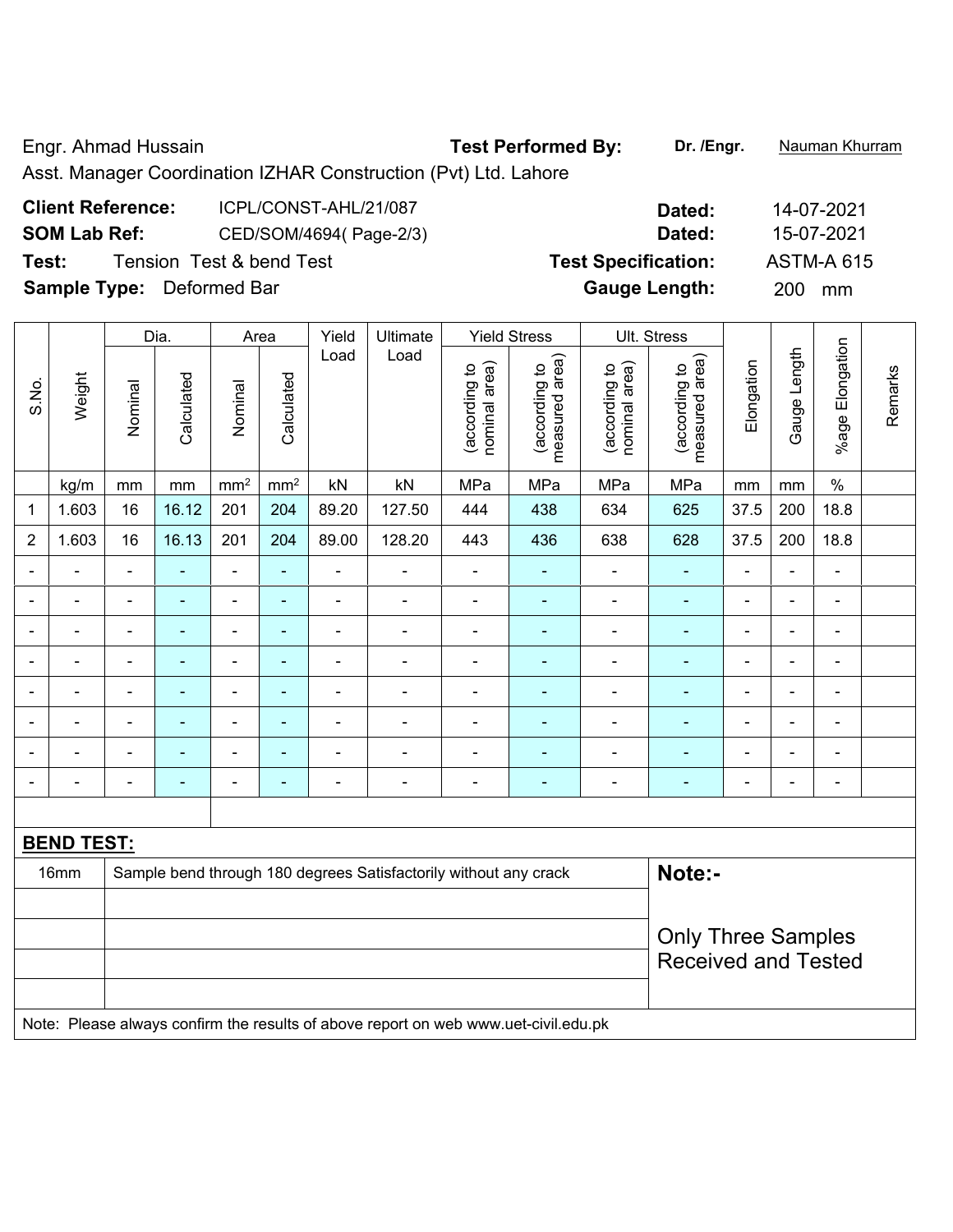Engr. Ahmad Hussain **Test Performed By:** Dr. /Engr. **Nauman Khurram** 

Asst. Manager Coordination IZHAR Construction (Pvt) Ltd. Lahore

| <b>Client Reference:</b>         | ICPL/CONST-AHL/21/086    | Dated:                     | 14-07-2021        |
|----------------------------------|--------------------------|----------------------------|-------------------|
| <b>SOM Lab Ref:</b>              | CED/SOM/4694(Page-3/3)   | Dated:                     | 15-07-2021        |
| Test:                            | Tension Test & bend Test | <b>Test Specification:</b> | <b>ASTM-A 615</b> |
| <b>Sample Type:</b> Deformed Bar |                          | <b>Gauge Length:</b>       | 200<br>mm         |

|                          |                          |                | Dia.       | Area                         |                 | Yield          | Ultimate                                                                            |                                | <b>Yield Stress</b>             |                                | Ult. Stress                     |                |                |                          |         |
|--------------------------|--------------------------|----------------|------------|------------------------------|-----------------|----------------|-------------------------------------------------------------------------------------|--------------------------------|---------------------------------|--------------------------------|---------------------------------|----------------|----------------|--------------------------|---------|
| S.No.                    | Weight                   | Nominal        | Calculated | Nominal                      | Calculated      | Load           | Load                                                                                | nominal area)<br>(according to | measured area)<br>(according to | (according to<br>nominal area) | measured area)<br>(according to | Elongation     | Gauge Length   | %age Elongation          | Remarks |
|                          | kg/m                     | mm             | mm         | mm <sup>2</sup>              | mm <sup>2</sup> | kN             | kN                                                                                  | MPa                            | MPa                             | MPa                            | MPa                             | mm             | mm             | $\%$                     |         |
| 1                        | 0.998                    | 12             | 12.72      | 113                          | 127             | 61.20          | 82.70                                                                               | 541                            | 482                             | 731                            | 652                             | 30.0           | 200            | 15.0                     |         |
| $\overline{2}$           | 0.997                    | 12             | 12.72      | 113                          | 127             | 60.50          | 81.00                                                                               | 535                            | 477                             | 716                            | 638                             | 27.5           | 200            | 13.8                     |         |
|                          |                          |                |            | ÷                            | ä,              |                | $\blacksquare$                                                                      |                                |                                 |                                | $\blacksquare$                  |                | L,             | ä,                       |         |
|                          |                          |                |            | ÷,                           |                 |                | $\blacksquare$                                                                      |                                |                                 |                                | ٠                               |                | ä,             | ۰                        |         |
| ۳                        | ۰                        | $\blacksquare$ | Ē.         | -                            | ۰               | $\blacksquare$ | $\overline{a}$                                                                      | $\overline{\phantom{0}}$       | $\blacksquare$                  | $\blacksquare$                 | $\blacksquare$                  | $\blacksquare$ | -              | ۰                        |         |
| $\overline{\phantom{0}}$ | $\blacksquare$           | $\blacksquare$ | ÷          | $\qquad \qquad \blacksquare$ | ۰               | $\blacksquare$ | $\blacksquare$                                                                      | $\blacksquare$                 | $\blacksquare$                  | ä,                             | $\blacksquare$                  | $\blacksquare$ | ä,             | $\blacksquare$           |         |
| -                        | $\overline{\phantom{a}}$ | $\overline{a}$ | ÷          | $\overline{\phantom{0}}$     | ÷               | $\blacksquare$ | $\blacksquare$                                                                      | $\overline{\phantom{a}}$       | $\blacksquare$                  | ÷                              | $\blacksquare$                  | $\overline{a}$ | $\blacksquare$ | $\blacksquare$           |         |
|                          | ۰                        | $\blacksquare$ | ÷          | $\overline{\phantom{a}}$     | ÷               | $\blacksquare$ | $\overline{a}$                                                                      | $\overline{\phantom{a}}$       | $\blacksquare$                  | $\blacksquare$                 | $\blacksquare$                  | $\blacksquare$ | $\overline{a}$ | $\overline{\phantom{0}}$ |         |
|                          |                          |                |            | ä,                           |                 |                | $\blacksquare$                                                                      | $\blacksquare$                 |                                 |                                | $\blacksquare$                  |                | Ē.             | $\blacksquare$           |         |
|                          |                          |                |            | -                            | ۰               | $\blacksquare$ | $\blacksquare$                                                                      |                                |                                 |                                | ۰                               | $\blacksquare$ | ä,             | ÷                        |         |
|                          |                          |                |            |                              |                 |                |                                                                                     |                                |                                 |                                |                                 |                |                |                          |         |
|                          | <b>BEND TEST:</b>        |                |            |                              |                 |                |                                                                                     |                                |                                 |                                |                                 |                |                |                          |         |
|                          | 12mm                     |                |            |                              |                 |                | Sample bend through 180 degrees Satisfactorily without any crack                    |                                |                                 |                                | Note:-                          |                |                |                          |         |
|                          |                          |                |            |                              |                 |                |                                                                                     |                                |                                 |                                |                                 |                |                |                          |         |
|                          |                          |                |            |                              |                 |                |                                                                                     |                                |                                 |                                | <b>Only Three Samples</b>       |                |                |                          |         |
|                          |                          |                |            |                              |                 |                |                                                                                     |                                |                                 |                                | <b>Received and Tested</b>      |                |                |                          |         |
|                          |                          |                |            |                              |                 |                | Note: Please always confirm the results of above report on web www.uet-civil.edu.pk |                                |                                 |                                |                                 |                |                |                          |         |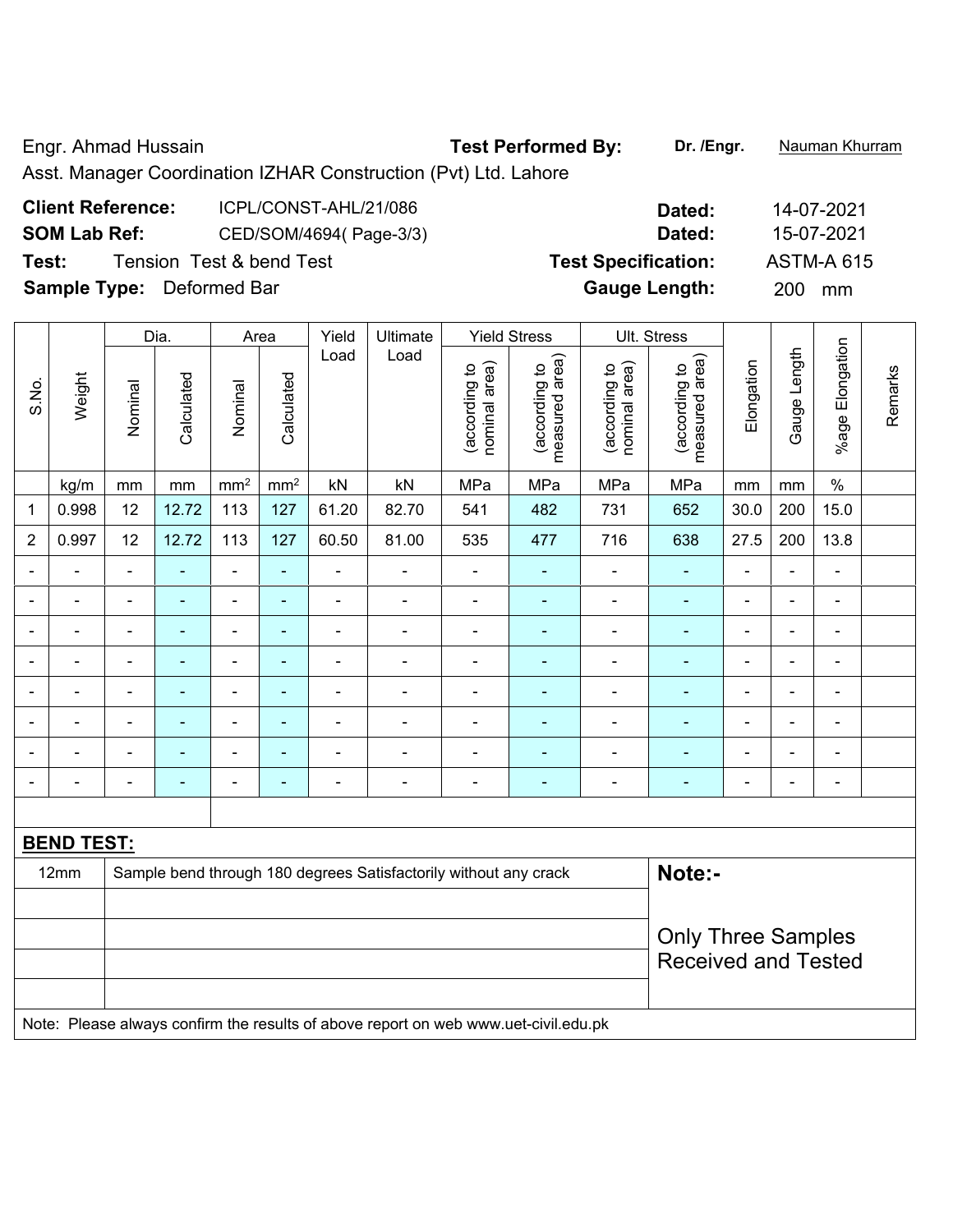Faiz Muhammad Rind **Test Performed By:** Dr. /Engr. Gillani Resident Engineer, Kachhi Canal Remaining Works Consultants, Dera Allah Yar

|                          |                                     |                       |                            | <b>SOM Lab</b>    |                 |
|--------------------------|-------------------------------------|-----------------------|----------------------------|-------------------|-----------------|
| <b>Client Reference:</b> |                                     | $KCP/RE/KC-6B(2R)/02$ |                            | Ref:              | 4693 (Page-1/1) |
| Dated:                   | 14-07-2021                          |                       |                            | Dated:            | 15-07-2021      |
| Test:                    | <b>Tension Test &amp; Bend Test</b> |                       | <b>Test Specification:</b> | <b>ASTM-A-615</b> |                 |
| <b>Gauge Length:</b>     |                                     | inch                  | <b>Sample Type:</b>        | Deformed Bar      |                 |

|                |                                                                                     |                | Dia.       |                                                                  | Area                     | Yield          | Ultimate                                                         |                                | <b>Yield Stress</b>                         | Ult. Stress                   |                                             |                |              |                              |         |
|----------------|-------------------------------------------------------------------------------------|----------------|------------|------------------------------------------------------------------|--------------------------|----------------|------------------------------------------------------------------|--------------------------------|---------------------------------------------|-------------------------------|---------------------------------------------|----------------|--------------|------------------------------|---------|
| S.No.          | Weight                                                                              | Nominal        | Calculated | Nominal                                                          | Calculated               | Load           | Load                                                             | nominal area)<br>(according to | (according to<br>neasured area)<br>measured | nominal area)<br>according to | (according to<br>neasured area)<br>measured | Elongation     | Gauge Length | Elongation<br>$%$ age        | Remarks |
|                | lb/ft                                                                               | #              | in         | in <sup>2</sup>                                                  | in <sup>2</sup>          | Tons           | Tons                                                             | psi                            | psi                                         | psi                           | psi                                         | in             | in           | $\%$                         |         |
| $\mathbf{1}$   | 2.603                                                                               | 8              | 0.987      | 0.79                                                             | 0.765                    | 22.88          | 31.55                                                            | 63890                          | 65980                                       | 88080                         | 90960                                       | 1.30           | 8.0          | 16.3                         |         |
| $\overline{2}$ | 2.614                                                                               | 8              | 0.989      | 0.79                                                             | 0.768                    | 22.96          | 31.50                                                            | 64090                          | 65930                                       | 87940                         | 90460                                       | 1.40           | 8.0          | 17.5                         |         |
| 3              | 1.503                                                                               | 6              | 0.750      | 0.44                                                             | 0.442                    | 14.63          | 19.54                                                            | 73320                          | 72990                                       | 97950                         | 97510                                       | 1.20           | 8.0          | 15.0                         |         |
| 4              | 1.522                                                                               | 6              | 0.754      | 0.44                                                             | 0.447                    | 16.84          | 20.64                                                            | 84410                          | 83090                                       | 103470                        | 101850                                      | 1.30           | 8.0          | 16.3                         |         |
| 5              | 0.674                                                                               | $\overline{4}$ | 0.502      | 0.20                                                             | 0.198                    | 6.17           | 8.74                                                             | 68010                          | 68700                                       | 96340                         | 97310                                       | 1.20           | 8.0          | 15.0                         |         |
| 6              | 0.673                                                                               | 4              | 0.502      | 0.20                                                             | 0.198                    | 5.93           | 8.53                                                             | 65420                          | 66090                                       | 94090                         | 95040                                       | 1.10           | 8.0          | 13.8                         |         |
|                |                                                                                     | ä,             | L,         | $\blacksquare$                                                   |                          | $\blacksquare$ | $\blacksquare$                                                   | ä,                             |                                             | $\blacksquare$                | ä,                                          | $\blacksquare$ |              | $\blacksquare$               |         |
|                |                                                                                     | $\blacksquare$ | ÷,         | $\qquad \qquad \blacksquare$                                     | $\overline{\phantom{a}}$ | $\blacksquare$ | $\overline{a}$                                                   | $\blacksquare$                 | ÷                                           | $\blacksquare$                | $\blacksquare$                              | $\blacksquare$ |              | $\qquad \qquad \blacksquare$ |         |
|                |                                                                                     |                |            | L.                                                               |                          |                | $\blacksquare$                                                   | ä,                             |                                             | Ē,                            | $\blacksquare$                              |                |              | $\blacksquare$               |         |
|                |                                                                                     |                |            |                                                                  |                          |                |                                                                  |                                |                                             |                               |                                             |                |              | ÷,                           |         |
|                |                                                                                     |                |            |                                                                  |                          |                |                                                                  |                                |                                             |                               |                                             |                |              |                              |         |
|                | <b>BEND TEST:</b>                                                                   |                |            |                                                                  |                          |                |                                                                  |                                |                                             |                               |                                             |                |              |                              |         |
|                | # 8                                                                                 |                |            |                                                                  |                          |                | Sample bend through 180 degrees Satisfactorily without any crack |                                |                                             |                               | Note:-                                      |                |              |                              |         |
|                | #6                                                                                  |                |            | Sample bend through 180 degrees Satisfactorily without any crack |                          |                |                                                                  |                                |                                             |                               |                                             |                |              |                              |         |
|                | #4                                                                                  |                |            |                                                                  |                          |                | Sample bend through 180 degrees Satisfactorily without any crack |                                |                                             |                               | <b>Only Nine Samples</b>                    |                |              |                              |         |
|                |                                                                                     |                |            |                                                                  |                          |                |                                                                  |                                |                                             |                               | <b>Received and Tested</b>                  |                |              |                              |         |
|                |                                                                                     |                |            |                                                                  |                          |                |                                                                  |                                |                                             |                               |                                             |                |              |                              |         |
|                | Note: Please always confirm the results of above report on web www.uet-civil.edu.pk |                |            |                                                                  |                          |                |                                                                  |                                |                                             |                               |                                             |                |              |                              |         |

S. Asad Ali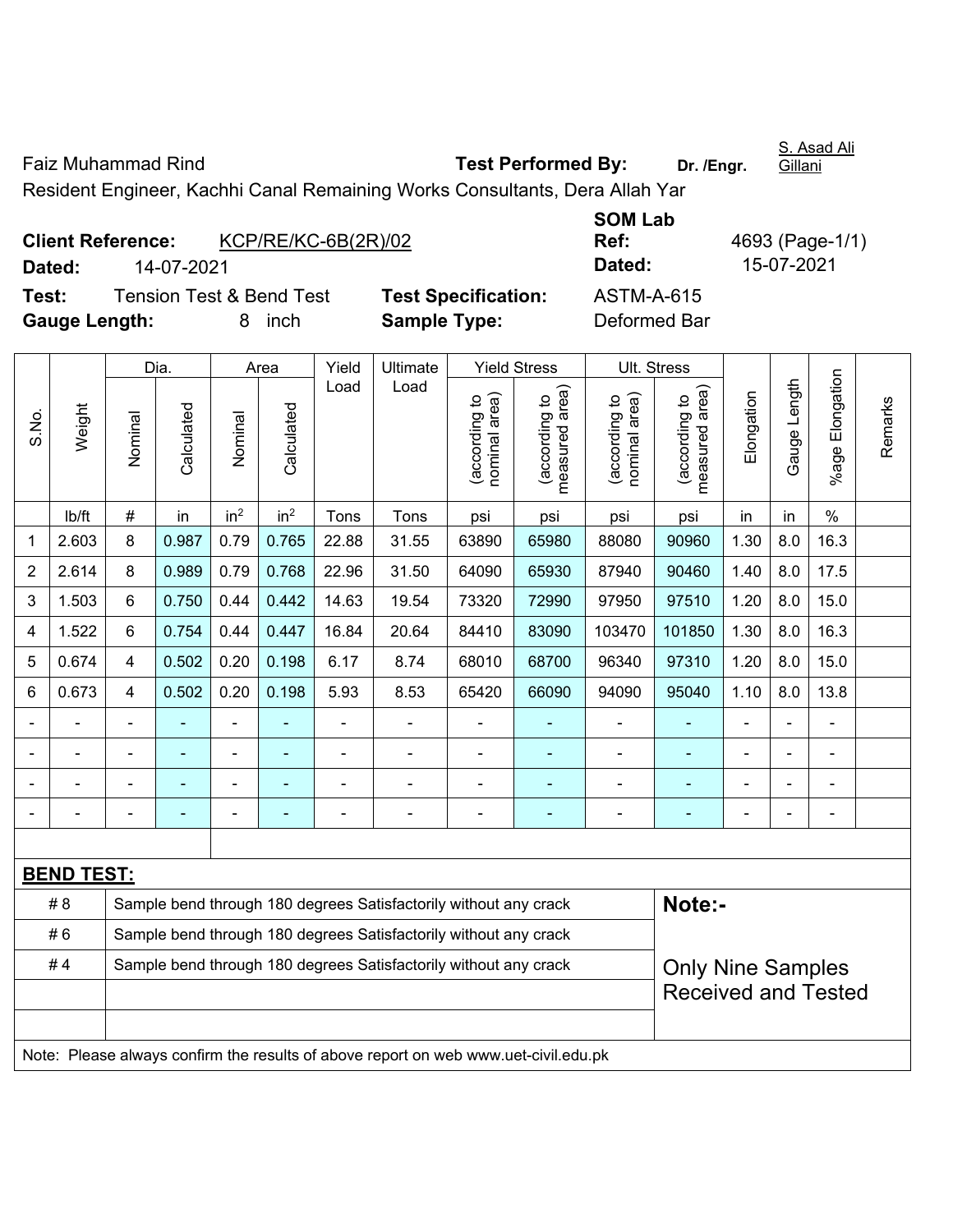Assistant . Project Director **Test Performed By:** Dr. /Engr. **Nauman Khyrram** 

PMU-SBP LHR., Project Management Unit (PMU), Govt. of The Punjab, Sports Bord Punjab

| <b>Client Reference:</b> | APD/PMU/SBP/LHR/21/07 |
|--------------------------|-----------------------|
|                          |                       |

**Test:** Tension Test & Bend Test **Test Specification:** ASTM-A-615 **Gauge Length:** 8 inch **Sample Type:** Deformed Bar

**SOM Lab Ref:** 4695(Page-1/1) **Dated:** 13-07-2021 **Dated:** 15-07-2021

|                |                                                                                     |                          | Dia.                     |                          | Area                     | Yield          | Ultimate                                                         |                                | <b>Yield Stress</b>             |                                | Ult. Stress                     |                |              |                              |         |
|----------------|-------------------------------------------------------------------------------------|--------------------------|--------------------------|--------------------------|--------------------------|----------------|------------------------------------------------------------------|--------------------------------|---------------------------------|--------------------------------|---------------------------------|----------------|--------------|------------------------------|---------|
| S.No.          | Weight                                                                              | Nominal                  | Calculated               | Nominal                  | Calculated               | Load           | Load                                                             | nominal area)<br>(according to | (according to<br>measured area) | nominal area)<br>(according to | (according to<br>measured area) | Elongation     | Gauge Length | Elongation<br>$%$ age        | Remarks |
|                | lb/ft                                                                               | $\#$                     | in                       | in <sup>2</sup>          | in <sup>2</sup>          | Tons           | Tons                                                             | psi                            | psi                             | psi                            | psi                             | in             | in           | $\%$                         |         |
| $\mathbf 1$    | 0.661                                                                               | $\overline{\mathbf{4}}$  | 0.497                    | 0.20                     | 0.194                    | 6.03           | 8.33                                                             | 66550                          | 68610                           | 91840                          | 94680                           | 1.30           | 8.0          | 16.3                         |         |
| $\overline{2}$ | 0.680                                                                               | $\overline{4}$           | 0.505                    | 0.20                     | 0.200                    | 6.12           | 8.51                                                             | 67450                          | 67450                           | 93860                          | 93860                           | 1.30           | 8.0          | 16.3                         |         |
|                |                                                                                     | $\overline{\phantom{0}}$ |                          | ÷,                       | $\blacksquare$           | $\blacksquare$ | ÷,                                                               | $\blacksquare$                 | ÷                               | ä,                             | $\blacksquare$                  | $\blacksquare$ |              | $\frac{1}{2}$                |         |
| $\blacksquare$ |                                                                                     | $\blacksquare$           | ä,                       | $\blacksquare$           | $\blacksquare$           | $\blacksquare$ | ä,                                                               | $\blacksquare$                 | ٠                               | $\blacksquare$                 | $\blacksquare$                  | $\blacksquare$ |              | $\qquad \qquad \blacksquare$ |         |
| $\blacksquare$ |                                                                                     | $\overline{\phantom{a}}$ | $\blacksquare$           | $\blacksquare$           | $\overline{\phantom{a}}$ | $\blacksquare$ | $\overline{\phantom{a}}$                                         | $\overline{\phantom{a}}$       | $\blacksquare$                  | $\overline{\phantom{a}}$       | $\blacksquare$                  | $\blacksquare$ |              | $\blacksquare$               |         |
| $\blacksquare$ | $\blacksquare$                                                                      | $\blacksquare$           | ä,                       | $\blacksquare$           | $\overline{\phantom{a}}$ | $\blacksquare$ | ÷                                                                | $\blacksquare$                 | ۰                               | $\blacksquare$                 | $\blacksquare$                  | $\blacksquare$ |              | $\blacksquare$               |         |
|                |                                                                                     |                          |                          | $\overline{\phantom{a}}$ |                          | L,             | $\overline{a}$                                                   | $\blacksquare$                 |                                 | $\blacksquare$                 | $\overline{a}$                  | $\blacksquare$ |              | $\blacksquare$               |         |
|                |                                                                                     | $\blacksquare$           |                          | $\blacksquare$           |                          | $\blacksquare$ | ä,                                                               | $\blacksquare$                 |                                 | $\blacksquare$                 |                                 | $\blacksquare$ |              | $\blacksquare$               |         |
|                |                                                                                     | Ē,                       | $\blacksquare$           | $\blacksquare$           |                          | $\blacksquare$ | $\blacksquare$                                                   | $\blacksquare$                 | ۰                               | ä,                             | $\blacksquare$                  | ä,             |              | $\blacksquare$               |         |
| $\blacksquare$ |                                                                                     | $\blacksquare$           | $\overline{\phantom{0}}$ | $\overline{\phantom{a}}$ | $\overline{\phantom{a}}$ | $\overline{a}$ | ÷                                                                | $\blacksquare$                 | ٠                               | $\blacksquare$                 | $\blacksquare$                  | $\blacksquare$ |              | $\qquad \qquad \blacksquare$ |         |
|                |                                                                                     |                          |                          |                          |                          |                |                                                                  |                                |                                 |                                |                                 |                |              |                              |         |
|                | <b>BEND TEST:</b>                                                                   |                          |                          |                          |                          |                |                                                                  |                                |                                 |                                |                                 |                |              |                              |         |
|                | #4                                                                                  |                          |                          |                          |                          |                | Sample bend through 180 degrees Satisfactorily without any crack |                                |                                 |                                | Note:-                          |                |              |                              |         |
|                |                                                                                     |                          |                          |                          |                          |                |                                                                  |                                |                                 |                                |                                 |                |              |                              |         |
|                |                                                                                     |                          |                          |                          |                          |                |                                                                  |                                |                                 |                                | <b>Only Three Samples</b>       |                |              |                              |         |
|                |                                                                                     |                          |                          |                          |                          |                |                                                                  |                                |                                 |                                | <b>Received and Tested</b>      |                |              |                              |         |
|                |                                                                                     |                          |                          |                          |                          |                |                                                                  |                                |                                 |                                |                                 |                |              |                              |         |
|                | Note: Please always confirm the results of above report on web www.uet-civil.edu.pk |                          |                          |                          |                          |                |                                                                  |                                |                                 |                                |                                 |                |              |                              |         |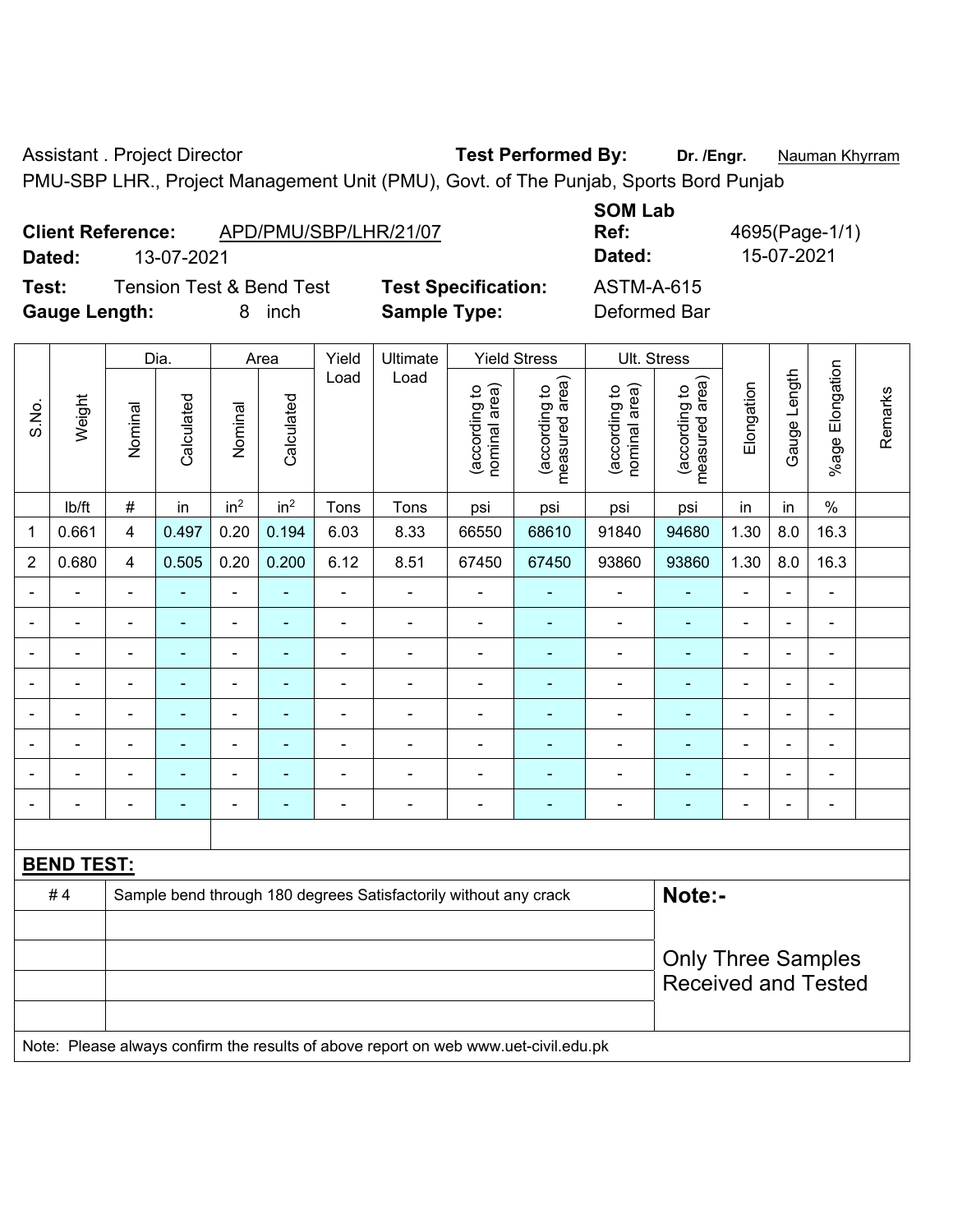Resident Engineer, Pillar & Sons, DHA Multan

Sajjad Ali Memon **Test Performed By:** Dr. /Engr. **Nauman Khurram** 

**SOM Lab Ref:** 4696(Page-1/1)

**Client Reference:** P&S/OTH/GEN/00034 **Dated:** 10-07-2021 **Dated:** 15-07-2021

**Test:** Tension Test & Bend Test **Test Specification:** ASTM-A-615 **Gauge Length:** 8 inch **Sample Type:** Deformed Bar

|                |                                                                                     |                | Dia.                     |                                                                  | Area                     | Yield | Ultimate                                                         |                                | <b>Yield Stress</b>             |                                | Ult. Stress                     |                |              |                       |         |
|----------------|-------------------------------------------------------------------------------------|----------------|--------------------------|------------------------------------------------------------------|--------------------------|-------|------------------------------------------------------------------|--------------------------------|---------------------------------|--------------------------------|---------------------------------|----------------|--------------|-----------------------|---------|
| S.No.          | Weight                                                                              | Nominal        | Calculated               | Nominal                                                          | Calculated               | Load  | Load                                                             | nominal area)<br>(according to | (according to<br>measured area) | (according to<br>nominal area) | (according to<br>measured area) | Elongation     | Gauge Length | Elongation<br>$%$ age | Remarks |
|                | lb/ft                                                                               | $\#$           | in                       | in <sup>2</sup>                                                  | in <sup>2</sup>          | Tons  | Tons                                                             | psi                            | psi                             | psi                            | psi                             | in             | in           | $\%$                  |         |
| 1              | 2.676                                                                               | 8              | 1.000                    | 0.79                                                             | 0.786                    | 29.05 | 36.36                                                            | 81110                          | 81520                           | 101510                         | 102030                          | 1.10           | 8.0          | 13.8                  |         |
| $\overline{2}$ | 2.647                                                                               | $\bf 8$        | 0.995                    | 0.79                                                             | 0.778                    | 29.26 | 36.41                                                            | 81680                          | 82940                           | 101650                         | 103220                          | 1.40           | 8.0          | 17.5                  |         |
| 3              | 1.516                                                                               | 6              | 0.754                    | 0.44                                                             | 0.446                    | 17.53 | 21.51                                                            | 87880                          | 86700                           | 107810                         | 106360                          | 1.00           | 8.0          | 12.5                  |         |
| 4              | 1.515                                                                               | 6              | 0.753                    | 0.44                                                             | 0.445                    | 17.64 | 21.71                                                            | 88400                          | 87400                           | 108830                         | 107610                          | 1.00           | 8.0          | 12.5                  |         |
| 5              | 0.683                                                                               | $\overline{4}$ | 0.506                    | 0.20                                                             | 0.201                    | 6.49  | 9.89                                                             | 71610                          | 71250                           | 109040                         | 108490                          | 1.10           | 8.0          | 13.8                  |         |
| 6              | 0.664                                                                               | $\overline{4}$ | 0.498                    | 0.20                                                             | 0.195                    | 6.60  | 10.16                                                            | 72730                          | 74600                           | 112070                         | 114950                          | 1.10           | 8.0          | 13.8                  |         |
|                |                                                                                     |                |                          | $\overline{a}$                                                   |                          |       |                                                                  |                                |                                 |                                |                                 | ÷              |              | $\overline{a}$        |         |
|                |                                                                                     |                |                          | $\blacksquare$                                                   |                          |       | $\blacksquare$                                                   | $\blacksquare$                 |                                 | Ē,                             |                                 |                |              |                       |         |
|                |                                                                                     |                | $\overline{\phantom{0}}$ | $\blacksquare$                                                   |                          |       | $\overline{a}$                                                   | $\blacksquare$                 | ۰                               |                                | $\overline{\phantom{0}}$        | $\blacksquare$ |              | $\blacksquare$        |         |
|                |                                                                                     |                |                          |                                                                  | $\overline{\phantom{a}}$ |       | ÷                                                                | ä,                             | $\blacksquare$                  | $\overline{\phantom{a}}$       | $\blacksquare$                  | $\overline{a}$ |              | ÷,                    |         |
|                |                                                                                     |                |                          |                                                                  |                          |       |                                                                  |                                |                                 |                                |                                 |                |              |                       |         |
|                | <b>BEND TEST:</b>                                                                   |                |                          |                                                                  |                          |       |                                                                  |                                |                                 |                                |                                 |                |              |                       |         |
|                | # 8                                                                                 |                |                          |                                                                  |                          |       | Sample bend through 180 degrees Satisfactorily without any crack |                                |                                 |                                | Note:-                          |                |              |                       |         |
|                | #6                                                                                  |                |                          | Sample bend through 180 degrees Satisfactorily without any crack |                          |       |                                                                  |                                |                                 |                                |                                 |                |              |                       |         |
|                | #4                                                                                  |                |                          |                                                                  |                          |       | Sample bend through 180 degrees Satisfactorily without any crack |                                |                                 |                                | <b>Only Nine Samples</b>        |                |              |                       |         |
|                |                                                                                     |                |                          |                                                                  |                          |       |                                                                  |                                |                                 |                                | <b>Received and Tested</b>      |                |              |                       |         |
|                |                                                                                     |                |                          |                                                                  |                          |       |                                                                  |                                |                                 |                                |                                 |                |              |                       |         |
|                | Note: Please always confirm the results of above report on web www.uet-civil.edu.pk |                |                          |                                                                  |                          |       |                                                                  |                                |                                 |                                |                                 |                |              |                       |         |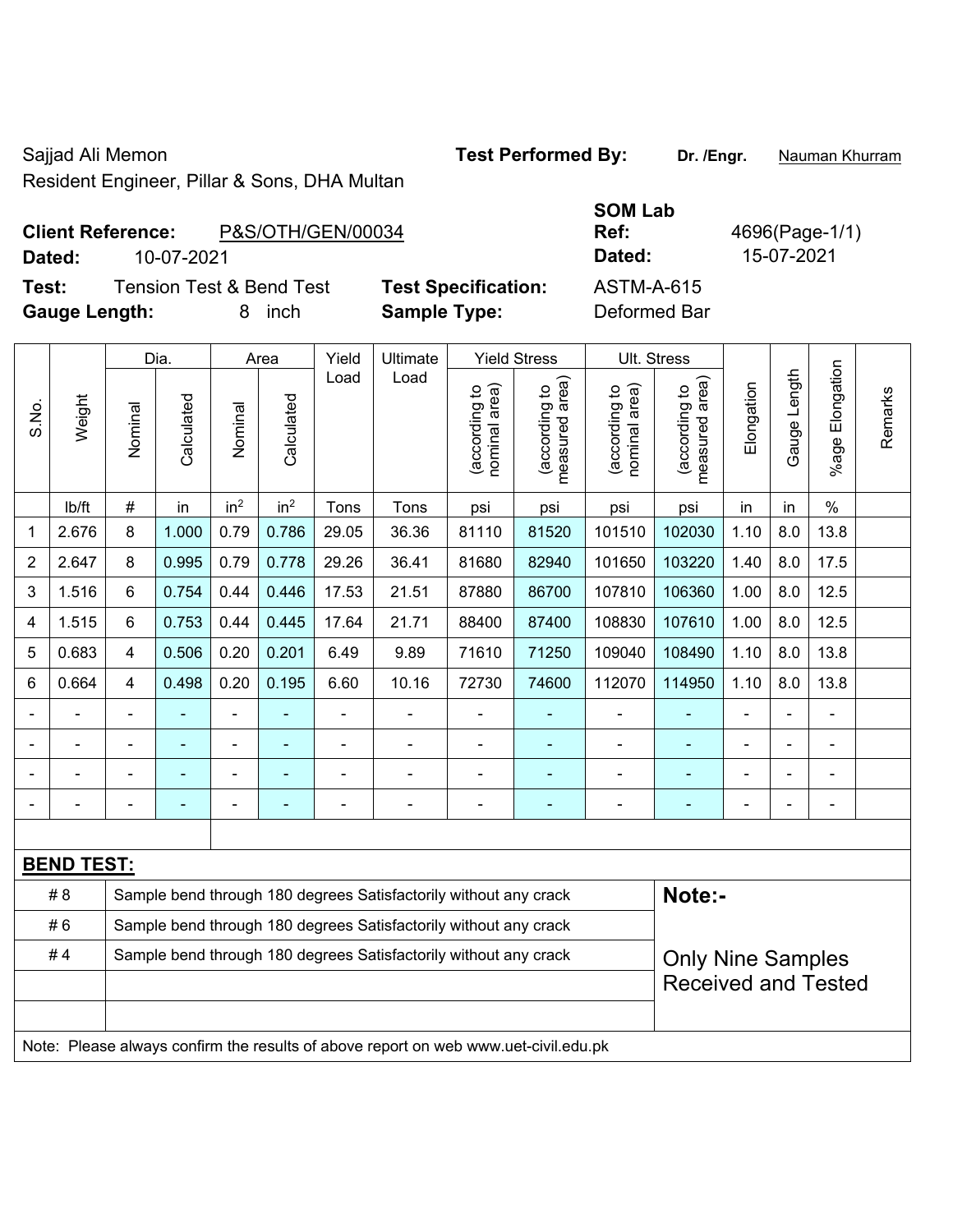Construction Manager, One Liberty, Lahore

|             | <b>Client Reference:</b> | OL/2021/07/06                       |
|-------------|--------------------------|-------------------------------------|
| Dated:      | 15-07-2021               |                                     |
| Test:       |                          | <b>Tension Test &amp; Bend Test</b> |
| A., I., 41. |                          |                                     |

**Test Specification:** ASTM-A-615 **Gauge Length:** 8 inch **Sample Type:** Deformed Bar

|                |                      |         | Dia.       |                 | Area            | Yield                       | Ultimate                                                                            |                                | <b>Yield Stress</b>             |                                | Ult. Stress                     |                |                |                    |         |
|----------------|----------------------|---------|------------|-----------------|-----------------|-----------------------------|-------------------------------------------------------------------------------------|--------------------------------|---------------------------------|--------------------------------|---------------------------------|----------------|----------------|--------------------|---------|
| S.No.          | Weight               | Nominal | Calculated | Nominal         | Calculated      | Load                        | Load                                                                                | (according to<br>nominal area) | measured area)<br>(according to | nominal area)<br>(according to | measured area)<br>(according to | Elongation     | Gauge Length   | Elongation<br>%age | Remarks |
|                | lb/ft                | $\#$    | in         | in <sup>2</sup> | in <sup>2</sup> | Tons                        | Tons                                                                                | psi                            | psi                             | psi                            | psi                             | in             | in             | $\%$               |         |
| 1              | 2.546                | 8       | 0.976      | 0.79            | 0.748           | 25.08                       | 36.75                                                                               | 70010                          | 73940                           | 102590                         | 108350                          | 1.40           | 8.0            | 17.5               |         |
| $\overline{2}$ | 2.594                | 8       | 0.985      | 0.79            | 0.762           | 25.50                       | 37.51                                                                               | 71200                          | 73820                           | 104730                         | 108570                          | 1.30           | 8.0            | 16.3               |         |
| 3              | 1.569                | 6       | 0.766      | 0.44            | 0.461           | 13.66                       | 22.75                                                                               | 68470                          | 65350                           | 114040                         | 108850                          | 1.10           | 8.0            | 13.8               |         |
| 4              | 1.559                | 6       | 0.764      | 0.44            | 0.458           | 13.46                       | 22.45                                                                               | 67450                          | 64800                           | 112510                         | 108090                          | 1.20           | 8.0            | 15.0               |         |
| 5              | 0.666                | 4       | 0.500      | 0.20            | 0.196           | 5.93                        | 8.89                                                                                | 65420                          | 66760                           | 98020                          | 100020                          | 1.30           | 8.0            | 16.3               |         |
| 6              | 0.669                | 4       | 0.501      | 0.20            | 0.197           | 5.88                        | 8.87                                                                                | 64860                          | 65850                           | 97800                          | 99290                           | 1.50           | 8.0            | 18.8               |         |
|                |                      |         | ä,         | L.              |                 |                             | ä,                                                                                  |                                |                                 |                                |                                 |                | ä,             |                    |         |
|                |                      |         |            |                 |                 |                             |                                                                                     | Ē,                             |                                 |                                |                                 |                |                |                    |         |
|                |                      |         |            | $\blacksquare$  |                 |                             |                                                                                     | $\overline{\phantom{a}}$       | $\blacksquare$                  |                                |                                 | $\blacksquare$ |                |                    |         |
|                |                      |         |            |                 |                 |                             |                                                                                     | L,                             |                                 |                                | ÷                               | L,             | $\blacksquare$ | ä,                 |         |
|                | <b>Witnessed By:</b> |         |            |                 |                 | Abid Mann, Client Purchaser |                                                                                     |                                |                                 |                                |                                 |                |                |                    |         |
|                | <b>BEND TEST:</b>    |         |            |                 |                 |                             |                                                                                     |                                |                                 |                                |                                 |                |                |                    |         |
|                | # 8                  |         |            |                 |                 |                             | Sample bend through 180 degrees Satisfactorily without any crack                    |                                |                                 |                                | Note:-                          |                |                |                    |         |
|                | #6                   |         |            |                 |                 |                             | Sample bend through 180 degrees Satisfactorily without any crack                    |                                |                                 |                                |                                 |                |                |                    |         |
|                | #4                   |         |            |                 |                 |                             | Sample bend through 180 degrees Satisfactorily without any crack                    |                                |                                 |                                | <b>Only Nine Samples</b>        |                |                |                    |         |
|                |                      |         |            |                 |                 |                             |                                                                                     |                                |                                 |                                | <b>Received and Tested</b>      |                |                |                    |         |
|                |                      |         |            |                 |                 |                             |                                                                                     |                                |                                 |                                |                                 |                |                |                    |         |
|                |                      |         |            |                 |                 |                             | Note: Please always confirm the results of above report on web www.uet-civil.edu.pk |                                |                                 |                                |                                 |                |                |                    |         |

**SOM Lab** 

**Ref:** 4697(Page-1/1) **Dated:** 15-07-2021 **Dated:** 15-07-2021

S. Asad Ali Gillani

Abid Mann **Abid Mann Test Performed By:** Dr. /Engr.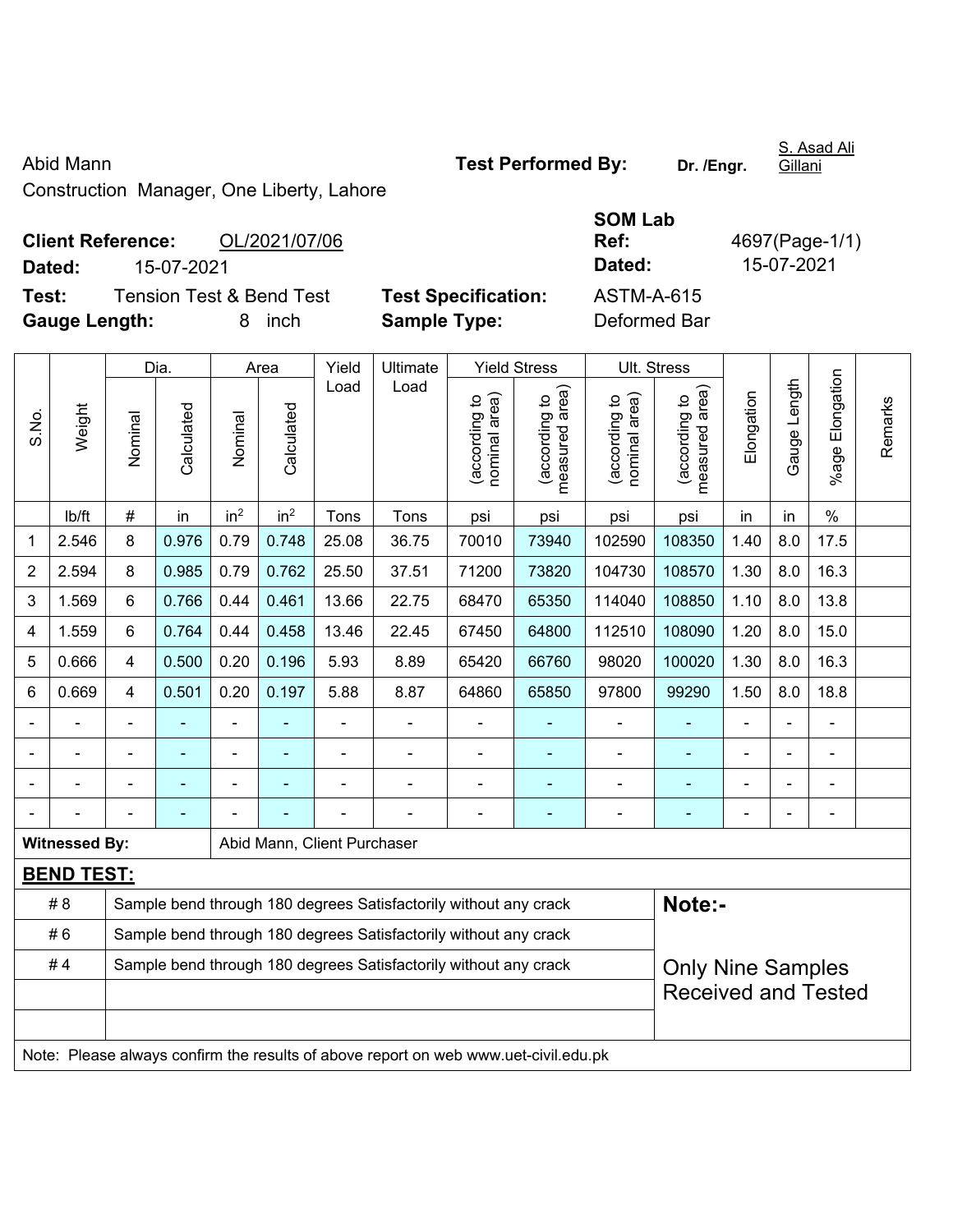Maj Adnan khalid® **Test Performed By: Dr. /Engr.** Nauman Khurram

Dy Dir MTL, Const. of PD House No. 104--B, Sector - I, DHA, PhXI, Rahbar - (M/S DHA-C )

### **Client Reference:** 408/241/E/Lab/104/58

**Dated:** 14-07-2021 **Dated:** 15-07-2021

**Test:** Tension Test & Bend Test **Test Specification:** ASTM-A-615 **Gauge Length:** 8 inch **Sample Type:** Deformed Bar ( Ssaeed Steel)

| <b>SOM Lab</b> |                |
|----------------|----------------|
| Ref:           | 4698(Page-1/1) |
| Dated:         | 15-07-2021     |

|                |                   | Dia.           |                | Area            |                 | Yield          | Ultimate<br>Load                                                                    |                                | <b>Yield Stress</b>             |                                | Ult. Stress                     |                |                |                          |         |
|----------------|-------------------|----------------|----------------|-----------------|-----------------|----------------|-------------------------------------------------------------------------------------|--------------------------------|---------------------------------|--------------------------------|---------------------------------|----------------|----------------|--------------------------|---------|
| S.No.          | Weight            | Nominal        | Calculated     | Nominal         | Calculated      | Load           |                                                                                     | (according to<br>nominal area) | (according to<br>measured area) | (according to<br>nominal area) | (according to<br>measured area) | Elongation     | Gauge Length   | %age Elongation          | Remarks |
|                | lb/ft             | $\#$           | in             | in <sup>2</sup> | in <sup>2</sup> | Tons           | Tons                                                                                | psi                            | psi                             | psi                            | psi                             | in             | in             | $\%$                     |         |
| 1              | 1.477             | $6\phantom{1}$ | 0.743          | 0.44            | 0.434           | 13.46          | 21.78                                                                               | 67450                          | 68380                           | 109190                         | 110700                          | 1.40           | 8.0            | 17.5                     |         |
| $\overline{2}$ | 1.482             | $6\phantom{1}$ | 0.745          | 0.44            | 0.436           | 13.40          | 21.76                                                                               | 67190                          | 67810                           | 109090                         | 110090                          | 1.10           | 8.0            | 13.8                     |         |
|                |                   |                |                | ä,              |                 |                |                                                                                     |                                |                                 | $\blacksquare$                 |                                 |                |                | $\blacksquare$           |         |
|                |                   |                | $\blacksquare$ | ÷,              |                 | $\blacksquare$ | $\blacksquare$                                                                      | $\blacksquare$                 |                                 | $\blacksquare$                 | ÷,                              | ä,             | $\blacksquare$ | $\blacksquare$           |         |
|                | $\blacksquare$    | $\blacksquare$ | $\blacksquare$ | ÷,              | ۰               | $\blacksquare$ | $\blacksquare$                                                                      | $\blacksquare$                 | $\blacksquare$                  | $\blacksquare$                 | ۰                               | $\blacksquare$ | ä,             | $\blacksquare$           |         |
|                | $\blacksquare$    |                | $\blacksquare$ | ÷,              |                 | $\overline{a}$ | $\overline{\phantom{0}}$                                                            | $\blacksquare$                 | ٠                               | $\blacksquare$                 | ٠                               | $\overline{a}$ | ÷              | $\overline{\phantom{a}}$ |         |
|                | $\blacksquare$    | $\blacksquare$ | $\blacksquare$ | ÷,              | ۰               | $\blacksquare$ | $\blacksquare$                                                                      | $\blacksquare$                 | $\blacksquare$                  | $\overline{\phantom{a}}$       | ÷                               | ä,             | ä,             | $\blacksquare$           |         |
|                |                   |                |                | ä,              |                 | ä,             |                                                                                     | ä,                             |                                 | Ē,                             | L.                              |                |                | $\blacksquare$           |         |
|                |                   |                |                | $\blacksquare$  |                 |                |                                                                                     |                                |                                 | $\blacksquare$                 |                                 |                |                |                          |         |
|                |                   | $\blacksquare$ | $\blacksquare$ | ÷               | ۰               | -              | $\overline{\phantom{0}}$                                                            | $\overline{\phantom{0}}$       | $\overline{a}$                  | -                              | ۰                               | $\overline{a}$ | $\blacksquare$ | $\overline{\phantom{a}}$ |         |
|                |                   |                |                |                 |                 |                |                                                                                     |                                |                                 |                                |                                 |                |                |                          |         |
|                | <b>BEND TEST:</b> |                |                |                 |                 |                |                                                                                     |                                |                                 |                                |                                 |                |                |                          |         |
|                | #6                |                |                |                 |                 |                | Sample bend through 180 degrees Satisfactorily without any crack                    |                                |                                 |                                | Note:-                          |                |                |                          |         |
|                |                   |                |                |                 |                 |                |                                                                                     |                                |                                 |                                |                                 |                |                |                          |         |
|                |                   |                |                |                 |                 |                |                                                                                     |                                |                                 |                                | <b>Only Three Samples</b>       |                |                |                          |         |
|                |                   |                |                |                 |                 |                |                                                                                     |                                |                                 | <b>Received and Tested</b>     |                                 |                |                |                          |         |
|                |                   |                |                |                 |                 |                | Note: Please always confirm the results of above report on web www.uet-civil.edu.pk |                                |                                 |                                |                                 |                |                |                          |         |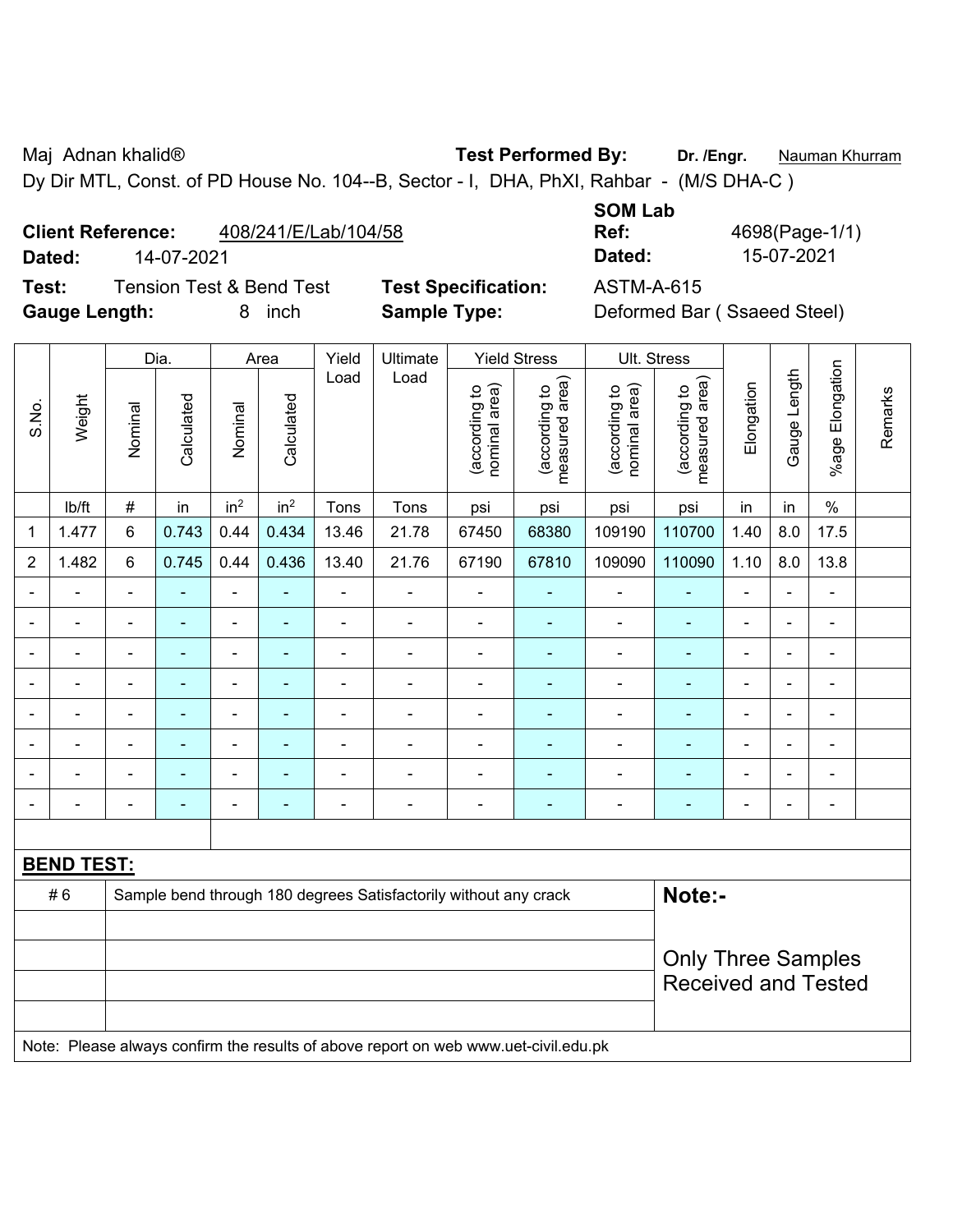Husnain Kareemain **Test Performed By:** Dr. /Engr. **S. Asad Ali Gillani** 

Residential & Commercial Builder,

### **Client Reference:** nil **SOM Lab Ref: Dated:** 15-07-2021 **Dated:** 15-07-2021 **Test:** Tension Test **Test Specification:** ASTM-A-615

ch **Sample Type:** Deformed Bar

|                | Weight            |                | Dia.                   |                 | Area            | Yield          | Ultimate       |                                | <b>Yield Stress</b>                | Ult. Stress                    |                                    |                |                 |                          |         |
|----------------|-------------------|----------------|------------------------|-----------------|-----------------|----------------|----------------|--------------------------------|------------------------------------|--------------------------------|------------------------------------|----------------|-----------------|--------------------------|---------|
| S.No.          |                   | Nominal        | Calculated             | Nominal         | Calculated      | Load           | Load           | nominal area)<br>(according to | area)<br>(according to<br>measured | nominal area)<br>(according to | area)<br>(according to<br>measured | Elongation     | Length<br>Gauge | Elongation<br>$%$ age    | Remarks |
|                | lb/ft             | $\#$           | in                     | in <sup>2</sup> | in <sup>2</sup> | Tons           | Tons           | psi                            | psi                                | psi                            | psi                                | in             | in              | $\%$                     |         |
| 1              | 2.695             | 8              | 1.004                  | 0.79            | 0.792           | 22.07          | 35.68          | 61610                          | 61460                              | 99600                          | 99350                              | 1.30           | 8.0             | 16.3                     |         |
| $\overline{2}$ | 1.538             | $\,6\,$        | 0.759                  | 0.44            | 0.452           | 13.46          | 20.59          | 67450                          | 65660                              | 103210                         | 100470                             | 1.20           | 8.0             | 15.0                     |         |
| 3              | 0.675             | 4              | 0.502                  | 0.20            | 0.198           | 5.96           | 9.38           | 65760                          | 66430                              | 103420                         | 104460                             | 1.10           | 8.0             | 13.8                     |         |
|                |                   | $\blacksquare$ | $\blacksquare$         | ۰               | ۰               | $\blacksquare$ |                |                                |                                    | $\blacksquare$                 | ۰                                  | $\blacksquare$ |                 | $\blacksquare$           |         |
|                |                   | $\blacksquare$ | ۰                      | $\overline{a}$  | ۰               |                |                |                                |                                    | $\overline{a}$                 | ۰                                  | ÷              | -               | $\blacksquare$           |         |
|                |                   | $\blacksquare$ |                        | -               |                 |                |                |                                |                                    | $\blacksquare$                 |                                    | $\blacksquare$ |                 | $\overline{\phantom{0}}$ |         |
|                |                   | $\blacksquare$ | ۰                      | ۰               | ۰               |                |                | $\blacksquare$                 |                                    | $\blacksquare$                 |                                    | ÷              |                 | $\blacksquare$           |         |
|                |                   | $\blacksquare$ | $\blacksquare$         | ۰               | $\blacksquare$  | $\blacksquare$ | $\blacksquare$ |                                | ٠                                  | $\blacksquare$                 | ۰                                  | $\blacksquare$ | $\blacksquare$  | $\blacksquare$           |         |
|                |                   | $\blacksquare$ | ۰                      | ۰               | ٠               | $\blacksquare$ | $\blacksquare$ | $\blacksquare$                 | $\blacksquare$                     | $\blacksquare$                 | ۰                                  | $\blacksquare$ | $\blacksquare$  | $\blacksquare$           |         |
|                |                   | $\blacksquare$ |                        | -               | ٠               |                | ٠              |                                |                                    | $\overline{a}$                 |                                    | -              | $\blacksquare$  | $\overline{\phantom{0}}$ |         |
|                |                   |                |                        |                 |                 |                |                |                                |                                    |                                |                                    |                |                 |                          |         |
|                | <b>BEND TEST:</b> |                |                        |                 |                 |                |                |                                |                                    |                                |                                    |                |                 |                          |         |
|                | --                |                | No Bend test performed |                 |                 |                |                |                                |                                    |                                | Note:-                             |                |                 |                          |         |
|                |                   |                |                        |                 |                 |                |                |                                |                                    |                                |                                    |                |                 |                          |         |

# Only Three Samples Received and Tested Note: Please always confirm the results of above report on web www.uet-civil.edu.pk

4699(Page- $1/1)$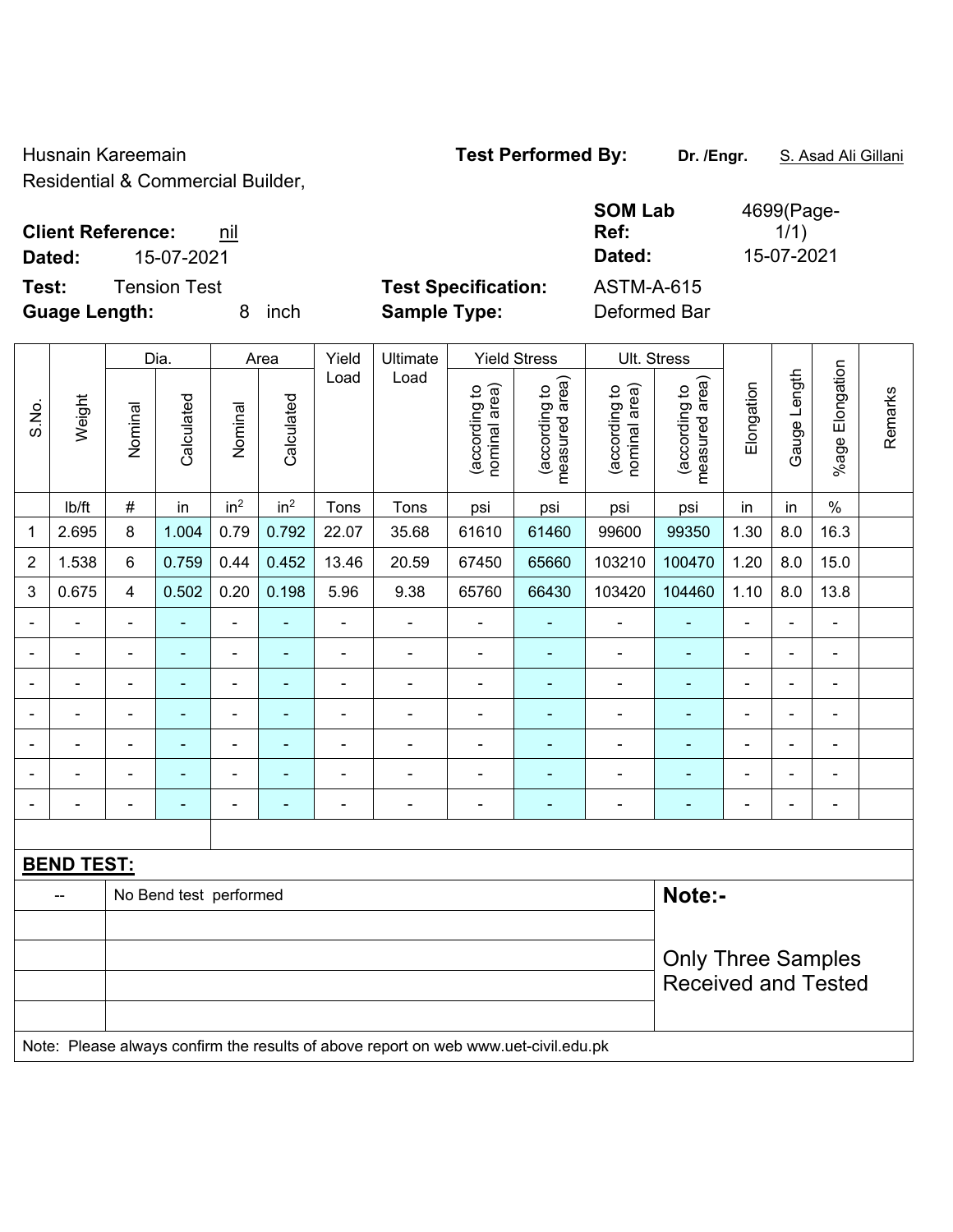Al- Razaq garden **Test Performed By:** Dr. /Engr. **S. Asad Ali Gillani** Al-

Housing Scheme, Faizpur Interchange

## **Client Reference: nil**

**Test:** Tension Test & Bend Test **Test Specification: Guage Length:** 8 inch **Sample Type:** Deformed Bar

| <b>Client Reference:</b><br>nil              |                            | <b>SOM Lab</b><br>Ref: | 4700(Page-<br>1/1) |
|----------------------------------------------|----------------------------|------------------------|--------------------|
| 14-07-2021<br>Dated:                         |                            | Dated:                 | 15-07-2021         |
| Test:<br>Tension Test & Bend Test            | <b>Test Specification:</b> | <b>ASTM-A-615</b>      |                    |
| $\bullet$ . I II . $\bullet$ . I . $\bullet$ |                            |                        |                    |

|                |                   | Dia.           |                          | Area            |                 | Yield          | Ultimate                                                                            | <b>Yield Stress</b>            |                                 | Ult. Stress                    |                                 |                |              |                       |         |
|----------------|-------------------|----------------|--------------------------|-----------------|-----------------|----------------|-------------------------------------------------------------------------------------|--------------------------------|---------------------------------|--------------------------------|---------------------------------|----------------|--------------|-----------------------|---------|
| S.No.          | Weight            | Nominal        | Calculated               | Nominal         | Calculated      | Load           | Load                                                                                | (according to<br>nominal area) | (according to<br>measured area) | nominal area)<br>(according to | (according to<br>measured area) | Elongation     | Gauge Length | Elongation<br>$%$ age | Remarks |
|                | lb/ft             | #              | in                       | in <sup>2</sup> | in <sup>2</sup> | Tons           | Tons                                                                                | psi                            | psi                             | psi                            | psi                             | in             | in           | $\frac{0}{0}$         |         |
| 1              | 2.616             | 8              | 0.990                    | 0.79            | 0.769           | 23.87          | 33.28                                                                               | 66650                          | 68470                           | 92920                          | 95450                           | 1.60           | 8.0          | 20.0                  |         |
| $\overline{2}$ | 1.471             | 6              | 0.742                    | 0.44            | 0.432           | 12.97          | 19.22                                                                               | 65000                          | 66200                           | 96320                          | 98100                           | 1.50           | 8.0          | 18.8                  |         |
| 3              | 0.650             | $\overline{4}$ | 0.493                    | 0.20            | 0.191           | 6.12           | 8.38                                                                                | 67450                          | 70630                           | 92400                          | 96760                           | 1.20           | 8.0          | 15.0                  |         |
|                |                   | $\blacksquare$ | ÷,                       | ٠               |                 | $\blacksquare$ | $\blacksquare$                                                                      | $\blacksquare$                 | ÷                               | $\overline{\phantom{a}}$       | $\blacksquare$                  | ä,             |              | ٠                     |         |
|                | ÷                 | $\blacksquare$ | $\blacksquare$           | ÷,              |                 | ä,             | ä,                                                                                  | $\blacksquare$                 |                                 | $\blacksquare$                 | $\blacksquare$                  | $\blacksquare$ |              | ä,                    |         |
|                | ÷                 | $\blacksquare$ | $\blacksquare$           | ÷,              |                 | ä,             | $\blacksquare$                                                                      | $\blacksquare$                 | $\blacksquare$                  | ä,                             | $\blacksquare$                  | $\overline{a}$ |              | ä,                    |         |
|                |                   |                | ۰                        | $\blacksquare$  |                 |                | $\blacksquare$                                                                      | $\blacksquare$                 |                                 | $\blacksquare$                 | $\blacksquare$                  | $\blacksquare$ |              |                       |         |
|                |                   |                |                          | ۰               |                 |                |                                                                                     |                                |                                 |                                |                                 |                |              | $\blacksquare$        |         |
|                |                   |                |                          | ۰               |                 |                |                                                                                     | $\blacksquare$                 |                                 |                                |                                 |                |              |                       |         |
|                |                   |                | $\overline{\phantom{0}}$ | ÷               |                 | Ē,             | $\blacksquare$                                                                      | $\blacksquare$                 | $\blacksquare$                  | ÷                              | $\blacksquare$                  | $\blacksquare$ |              | ä,                    |         |
|                |                   |                |                          |                 |                 |                |                                                                                     |                                |                                 |                                |                                 |                |              |                       |         |
|                | <b>BEND TEST:</b> |                |                          |                 |                 |                |                                                                                     |                                |                                 |                                |                                 |                |              |                       |         |
|                | # 8               |                |                          |                 |                 |                | Sample bend through 180 degrees Satisfactorily without any crack                    |                                |                                 |                                | Note:-                          |                |              |                       |         |
|                | #6                |                |                          |                 |                 |                | Sample bend through 180 degrees Satisfactorily without any crack                    |                                |                                 |                                |                                 |                |              |                       |         |
|                | #4                |                |                          |                 |                 |                | Sample bend through 180 degrees Satisfactorily without any crack                    |                                |                                 |                                | <b>Only Six Samples</b>         |                |              |                       |         |
|                |                   |                |                          |                 |                 |                |                                                                                     |                                |                                 | <b>Received and Tested</b>     |                                 |                |              |                       |         |
|                |                   |                |                          |                 |                 |                |                                                                                     |                                |                                 |                                |                                 |                |              |                       |         |
|                |                   |                |                          |                 |                 |                | Note: Please always confirm the results of above report on web www.uet-civil.edu.pk |                                |                                 |                                |                                 |                |              |                       |         |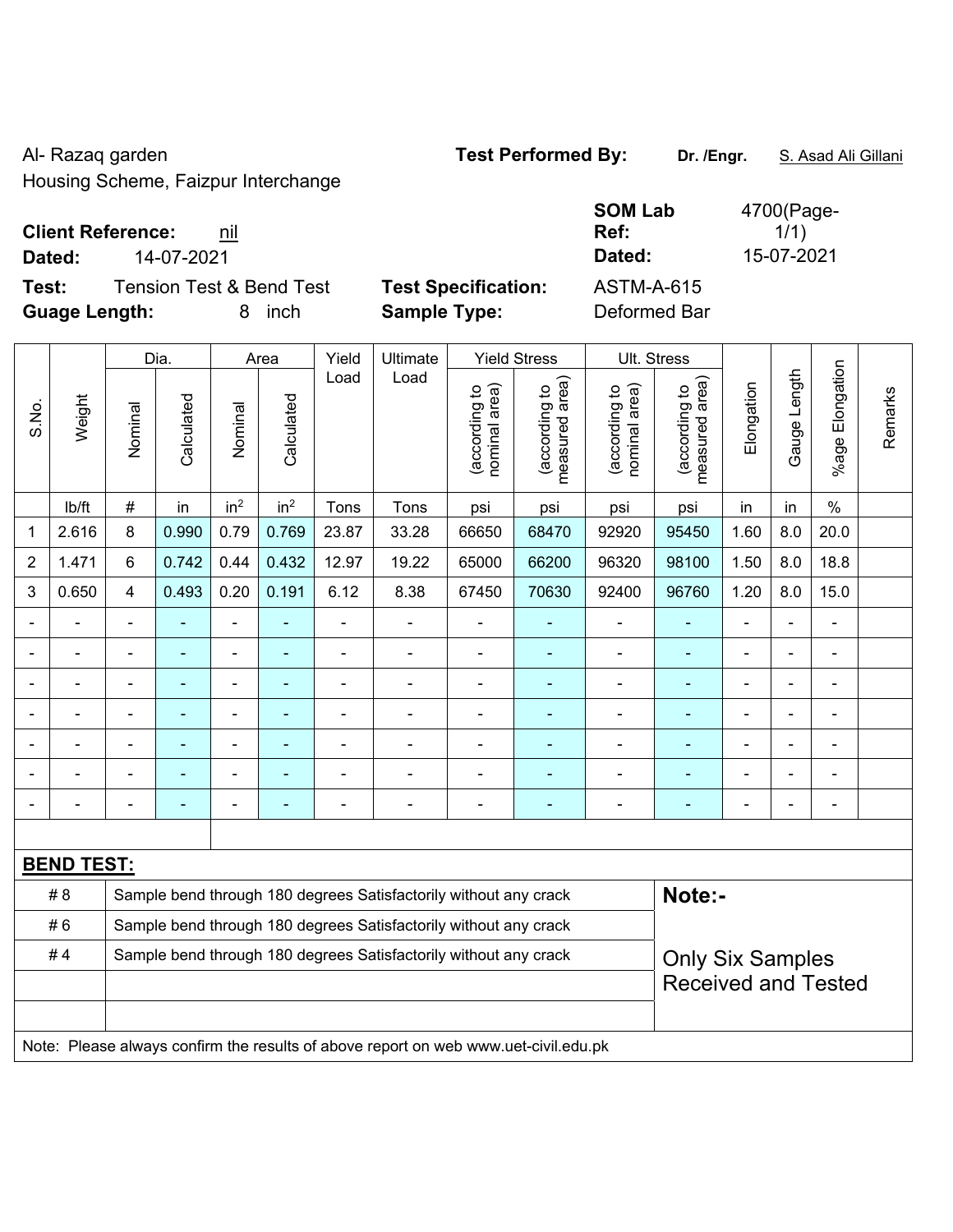Muhammad Shahbaz **Test Performed By:** Dr. /Engr. Imperium Hospitality (Pvt) Ltd. Lahore

S. Asad Ali **Gillani** 

**Client Reference:** IHPL/Steel/0105 **Dated:** 15-07-2021 **Dated:** 15-07-2021 **Test:** Tension Test & Bend Test **Test Specification:** ASTM-A-615

**Gauge Length:** 8 inch **Sample Type:** Deformed Bar

Dia. | Area | Yield | Ultimate | Yield Stress | Ult. Stress %age Elongation %age Elongation Gauge Length Load Load Gauge Length (according to<br>measured area) measured area) (according to<br>measured area) measured area) (according to<br>nominal area) (according to<br>nominal area) nominal area) nominal area) Elongation Elongation (according to (according to (according to (according to Remarks Remarks Weight **Calculated Calculated** Calculated Calculated S.No. Nominal Nominal Nominal Nominal | lb/ft | # | in | in<sup>2</sup> | in<sup>2</sup> | Tons | Tons | psi | psi | psi | psi | in | in | % 1 | 2.601 | 8 | 0.986 | 0.79 | 0.764 | 24.77 | 34.25 | 69160 | 71510 | 95620 | 98870 | 1.40 | 8.0 | 17.5 2 | 2.593 | 8 | 0.985 | 0.79 | 0.762 | 26.01 | 36.21 | 72630 | 75300 | 101080 | 104800 | 1.30 | 8.0 | 16.3 3 | 2.710 | 8 | 1.007 | 0.79 | 0.796 | 25.81 | 35.98 | 72060 | 71510 | 100460 | 99700 | 1.20 | 8.0 | 15.0 - - - - - - - - - - - - - - - - - - - - - - - - - - - - - - - - - - - - - - - - - - - - - - - - - - - - - - - - - - - - - - - - - - - - - - - - - - - - - - - - - - - - - - - - - - - - - - - - - - - - - - - - - Witnessed By: **Rafi Ullah**(IHPL) & Ali Hasnain Khan, Jr. Planing Engineer, Kingcrete Builders. **BEND TEST:**  # 8 Sample bend through 180 degrees Satisfactorily without any crack **Note:-**#8 Sample bend through 180 degrees Satisfactorily without any crack Only Five Samples Received and Tested Note: Please always confirm the results of above report on web www.uet-civil.edu.pk

**Ref:** 4701(Page-1/1)

**SOM Lab**